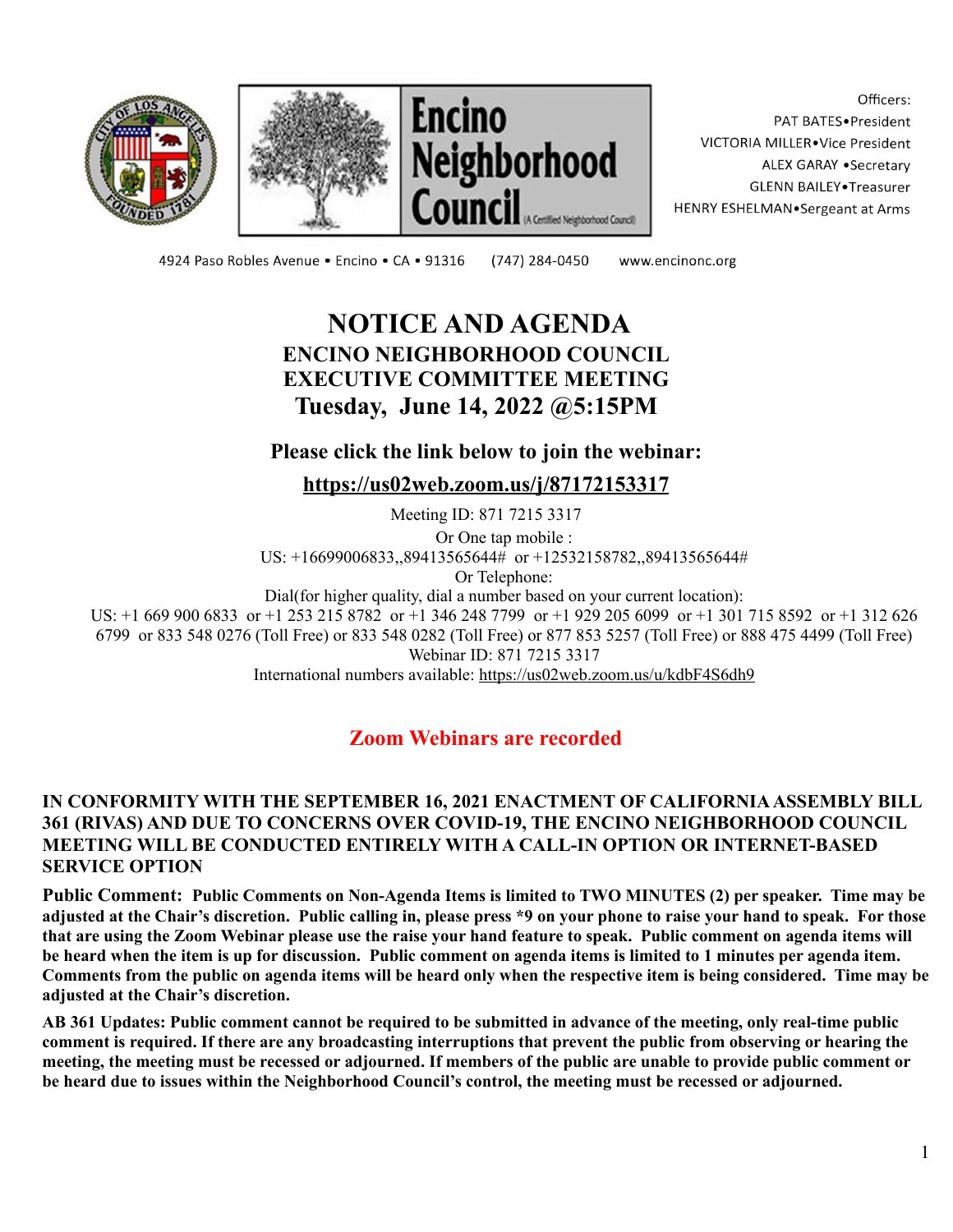#### **1. Call to Order. Start recording. Roll call. determination of quorum.**

- 2. Approval of May 2022 Executive Committee Minutes
- 3. Reports from Public Officials/Departments/Community Agencies
- 4. Public Comment on Non-Agenda Items Public Comments on Non-Agenda Items is limited to TWO MINUTES (2) per speaker. Time may be adjusted at the Chair's discretion. Public calling in, please press \*9 on your phone to raise your hand to speak. For those that are using the Zoom Webinar please use the raise your hand feature to speak.
- 5. Officer's Reports:
	- A. President's Report
	- B. Vice-President's Report
	- C. Secretary's Report
	- D. Treasurer's Report
		- 1. [May 2022](https://www.encinonc.org/page/viewDoc/385/financial) Monthly Expenditure Report (MER), emailed to board and posted to ENC Financials webpage
		- 2. Neighborhood Purposes Grants update on previous NPGs.
		- 3. Discussion of other items under the Treasurer's purview
	- E. Sergeant-at-Arms Report:
		- 1. Discussion and possible action regarding current compliance situation

#### **Motion, Discussion, and Vote may be taken on all items**

#### 6. **New and Old Business Executive Committee**

- A. **Discussion and possible action:** Establishment of Ad Hoc 2023 Election Committee and approval of chair/co-chairs. City Clerk NC 2023 Elections Work Group update, including Election Information Worksheet. Discuss possible meeting with NEA regarding the election, deadlines and next steps.
- **B. Discussion and possible action:** Review [Initial 2022-2023](https://www.encinonc.org/assets/documents/8/meeting62a519093d70e.pdf) budget referred to the board from the ENC Finance Committee.
- C. D**iscussion and Possible Action:** [CF 11-1020-S3](https://cityclerk.lacity.org/lacityclerkconnect/index.cfm?fa=ccfi.viewrecord&cfnumber=11-1020-S3) would rename the Budget Advocates account to "budget advocacy" with no mention as to where the funds would go. Consider whether to adopt or adopt as modified the following position:The Encino Neighborhood Council opposes Council File 11-1020-S3. Neighborhood Councils form alliances when they want to join together to work on something of common interest. We want to be able to contribute specifically to alliances we support. The name of the overall fund is not important. What is important is that every recognized alliance has the ability to raise its own funds and those funds are reserved for its use and its use alone. Our Neighborhood Council wants the ability to direct our funds to a specific alliance and not to a fund that is allocated without our input.
- **D. Discussion and possible action:** Referred from Finance Committee: *Review CF [21-0772](https://clkrep.lacity.org/onlinedocs/2021/21-0772_mot_07-01-2021.pdf) and motion passed by Encino NC RE: Sidewalk repair pilot program. 5/26/2021 MOTION from Finance Committee:*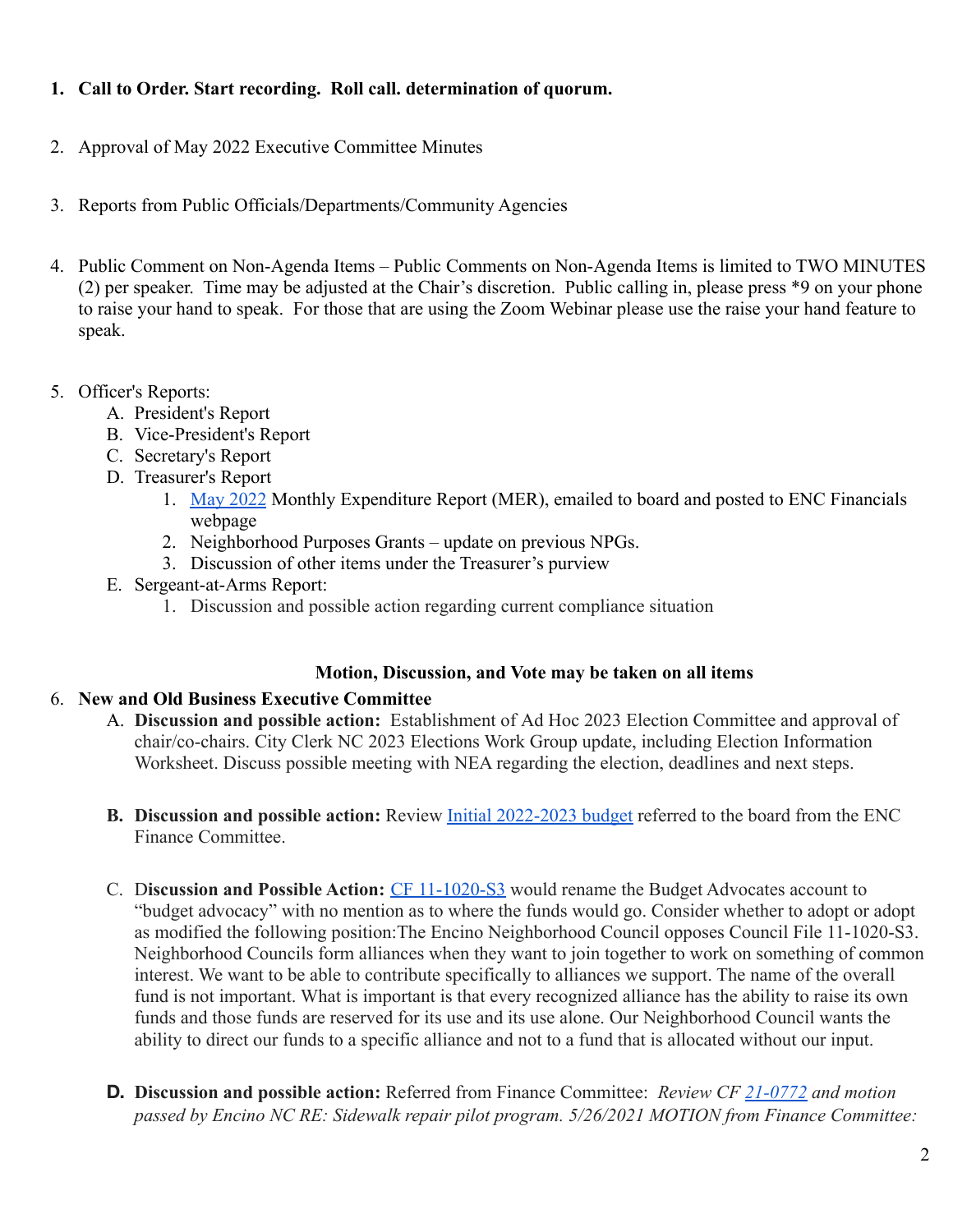*(Bates/2nd Almora) to approve a pilot sidewalk repair program Community Improvement Project,costing up to \$2,100 (payable to the Los Angeles Department of Street Services or other agency providing services), and to request that the funds be matched from Council District 5 discretionary funds, and further, that data be collected and evaluated as to effectiveness in remediating sidewalk defects. In addition, it is recommended that potential conflict of interest issues, which may depend on the location of work, be investigated and resolved.*

The explanation and actions proposed by the Finance Committee:

The intent of the ENC and the City Council motion was to remove \$2,100 from the ENC's 2020-2021 funds for use in the project (this would have prevented \$1,516.87 of ENC funds from reverting to the city's general fund). Unfortunately, the funds were removed from the ENC's 2021-2022 funds.The concluded actions to follow are: i) Pat will contact CD 4 and ask if they can make a request that the ENC's 2021-2022 funds be credited with the \$1516.87 which reverted to the City's general fund in the 2020-2021 fiscal year. Further, The arrangement with Council District 5 in May 2021 was that the council district would match the \$2,100 that ENC is contributing to the pilot project. The ENC would be pleased if CD 4 would honor the predecessor council office agreement. ii) Pat will contact the City Attorney for advice regarding placement of the project so that it avoids residences of board members living in Encino NC Area 1, and what amount of displacement (eg. 500') is required. iii) Pat will contact Lee Blumenfeld to see what the time frame might be for this and potential locations as well as any confirmations he may have had from CD 5 regarding matching. Pat will also research any related correspondence.

- **E. Discussion and possible action: Consider for inclusion in the General meeting agenda the following motions which relate to Public Safety matters:**
	- 1. The ENC requests No Police Chases from 8AM to 8 PM on Ventura Blvd in Encino.
	- 2. ENC requests that the Mayor and the City Council ask the LA County Supervisor and the LA County Fire Dept to order the lease of the Super Scoopers to be available immediately.
- F. **Applications for open positions on the Encino Neighborhood Council :Open Positions Include**: Apartment/Condo Alt (1), Business Rep Alt (2), Education Alt (1), Public Safety Rep Alt (1), Religious Alt (1),Volunteer Alt (1), Area 2 Rep (1)., Area 2 Alt (1), Area 3 Alt (1) Let's get these filled!

### 7. **Review General Board Meeting Draft Agenda**

- 8. **Board Member Comment on Non Agenda Items**
- 9. **Adjournment by \_\_\_\_\_\_ pm**

## Next Executive Committee meeting:

The Encino Neighborhood Council (ENC), is a Certified Neighborhood Council of the City of Los Angeles which ADVISES City, other Governmental Officials' and the Community on issues or concerns that are affecting the community of ENCINO. The ENC is made up of volunteers who are ELECTED by the community who live, work or otherwise are involved in the community of ENCINO. The ENC also makes appropriations of City Funds for Community Projects and needs as requested and approved by various committees and the general board.

**PUBLIC INPUT AT NEIGHBORHOOD COUNCIL MEETINGS** – Comments from the public on agenda items will be heard only when the respective item is being considered. Comments from the public on other matters not appearing on the agenda that are within the Board's jurisdiction will be heard during the General Public Comment period. Please note that under the Brown Act, the Board is prevented from acting on a matter that you bring to its attention during the General Public Comment period; however, the issue raised by a